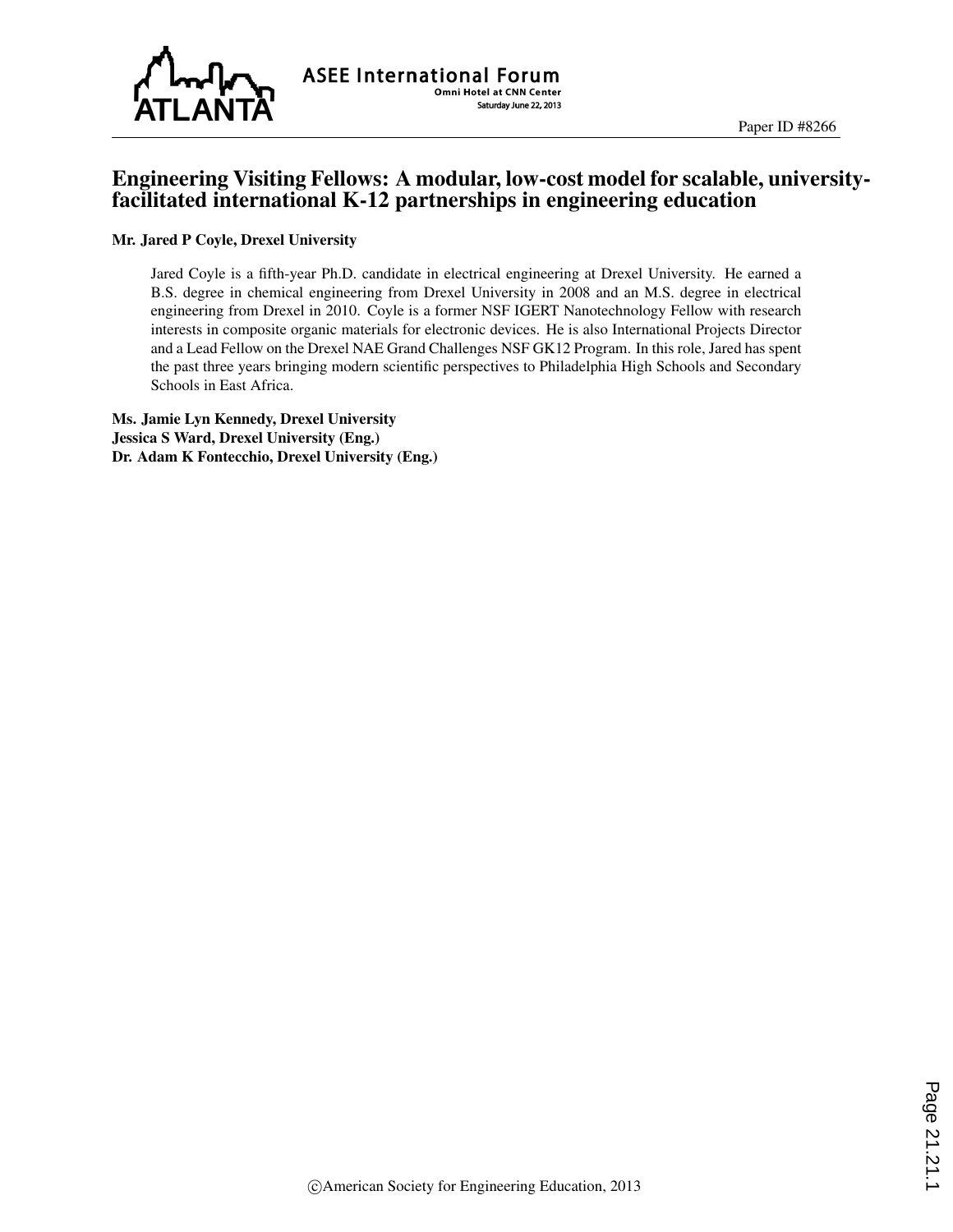# **Engineering Visiting Fellows: A modular, low-cost model for scalable, university-facilitated international K-12 partnerships in engineering education**

### **Abstract**

A grand challenge in the global engineering community is the recruitment and retention of students. Previous research in engineering education has shown that pre-college exposure to engineering plays an integral part in student self-selection of engineering as a course of study at the university level. Presented in this work is an international program which seeks to attract talented students through the use of NSF GK12 Engineering Visiting Fellows and cross-cultural, hands-on problem based design projects. In this two-year study, 5 separate projects are carried out involving 690 students split between urban high schools in the United States and partner secondary schools in Kenya. Quantitative and qualitative analysis is carried out using surveys developed by a third party program evaluator. The outcomes of the program in achieving student engineering self-efficacy, interest in engineering careers, and awareness of global engineering challenges through cross-cultural communication are evaluated in the context of program cost and overall impact. Future expansion plans of this pilot project are also presented.

### **1. Introduction**

The engineering community in many nations across the world is struggling to attract and retain students. This is a concern because a lack of qualified engineers in society creates long-term structural inabilities to address the challenges both developed and developing societies are facing.<sup>1, 2</sup> Research has shown that exposure to engineering and engineering concepts at the K-12 level greatly increases student interest, knowledge and retention in engineering fields.<sup>3-5</sup> This project seeks to create such exposure for secondary school students globally. In this work, a scalable, modular, low-cost model project is presented in which engineering graduate students act as NSF-sponsored 'Visiting Fellows' bringing the National Academy of Engineering's Grand Challenges for Engineering (Table I) concurrently into two different classroom contexts: an inner-city American partner school and a partner school in Kenya.

#### **Table I - The National Academy of Engineering Grand Challenges for Engineering**

| Make solar energy economical               | Provide energy from fusion               |  |
|--------------------------------------------|------------------------------------------|--|
| Develop carbon sequestration methods       | Manage the nitrogen cycle                |  |
| Provide access to clean water              | Restore and improve urban infrastructure |  |
| Advance health informatics                 | Reverse-engineer the brain               |  |
| Prevent nuclear terror                     | Secure cyberspace                        |  |
| Enhance virtual reality                    | Advance personalized learning            |  |
| Engineer the tools of scientific discovery | Engineer better medicines                |  |

The role of the Visiting Fellow is to prepare both classrooms for long-term international partnership in secondary engineering education. A partnership is developed by having each Visiting Fellow distill her Ph.D.-level research in engineering into tangible, curriculumintegrated content for the high school classroom with the assistance of participating science teachers. This classroom content is turned into a hands-on, problem based engineering design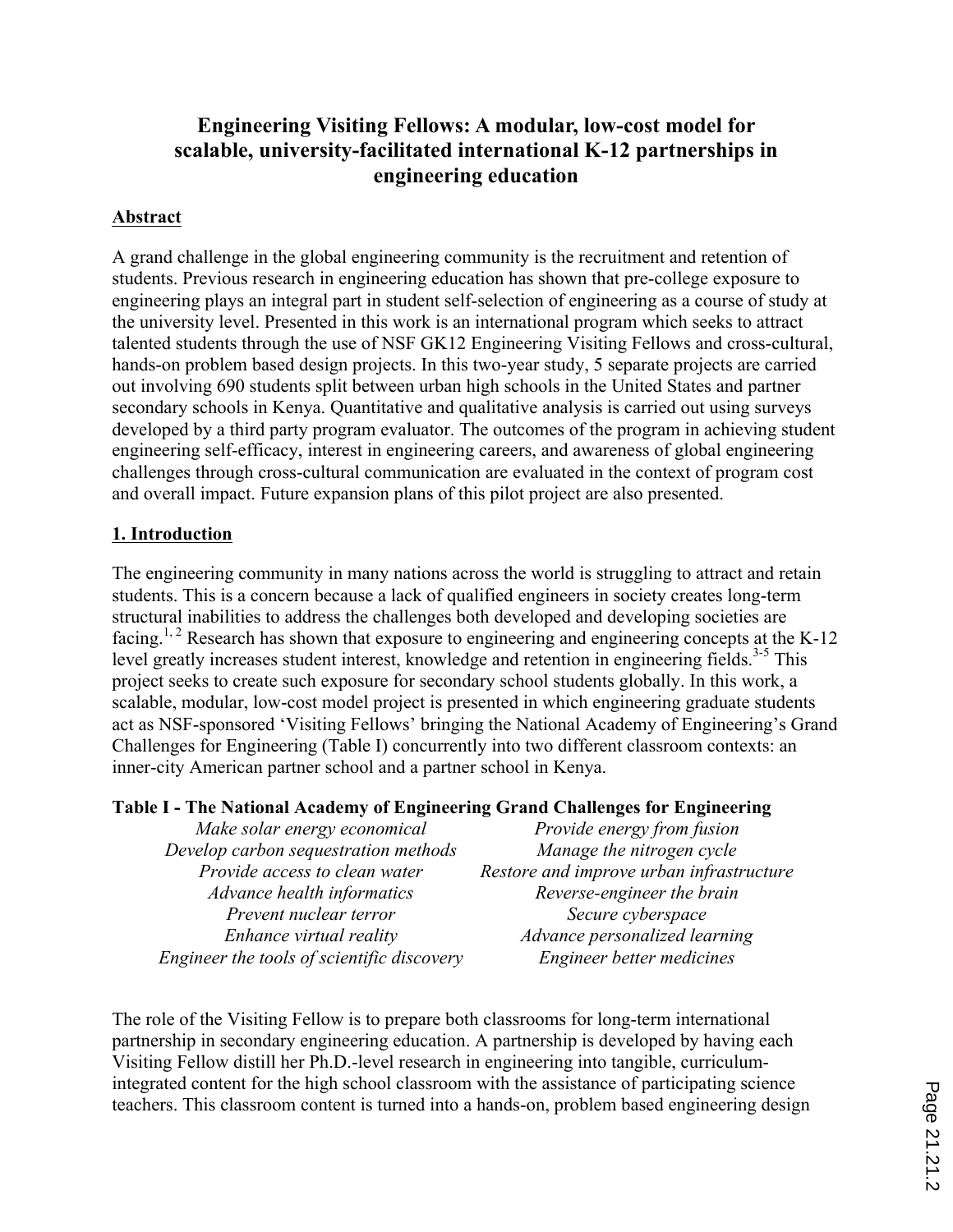project that emphasizes the global nature of one or more of the NAE Grand Challenges. The NAE Grand Challenges have been shown in previous research to be an effective contextualization tool in the K-12 environment. 4

In this implementation, the visiting fellows were participants in a larger, multi-year NSF GK12 grant. The fellows visited a classroom in Philadelphia regularly and adapted their projects into two-week intensives. The fellows then traveled to Kenya, where they helped and trained teachers to implement the design project in a two-week intensive. A fundamental tenet to each design project was the use of online communication (videoconferencing, teleconferencing, e-mail, and/or social networking) between both students and teachers from different cultures in performing background research, carrying out the engineering design process and delivering final design project content. The relationship developed between teachers and the use of online communication enables the project to continue long-term and at low cost.

## **2. Methodology**

This project was carried out over a period of two years. In the first year, a single Visiting Fellow successfully piloted the 2 week intensive in a rural Kenyan school. In the second year, 5 Visiting Fellows and 2 evaluators participated in a scaling of the Visiting Fellows Program. A total of 690 students and 12 teachers at 4 secondary schools in the US and Kenya participated in the interschool partnership. However, as this project seeks to examine the efficacy of the two week visiting scholar intensive and not the year-long GK12 program (results from this program are reported in other works  $6-8$ ), the results from the schools in Kenya (304 participants) are the focus of the data reported here.

All students participated in one of five different individual projects developed by an NSF GK12 Fellow. Depending on the needs of each school, projects were run either daily after school or within science classrooms. The five individual projects developed and implemented are:

#### **Your Hand in the Future - Technology in Music and Entertainment**

The music, arts and entertainment community deeply depend on the expertise of many types of engineers to create, produce and perform their art through the use of many technologies. In this project students participate in a set of hands-on activities on password protection and cyber security, sound effects and sound processing, and microphone and speaker construction.

#### **Your Hand in the Future - Light, Photography and Remote Sensing**

Whether it be for the purpose of creating art of the protection of the world's nuclear arsenals, light and photography are universal technologies. Multiple types of engineers are necessary to create even the simplest cameras. In this project, students participate in a set of hands-on activities that help the students to understand the basic nature of light, polarization in photography, infrared photography, and remote sensing through the use of holographic optoelectronic nanocomposites.

#### *Designing Health Clinics for Your Partner Classroom*

In both developing and developed countries there is a great challenge and need for properly functioning, well-designed health clinics. The needs of each culture and location are,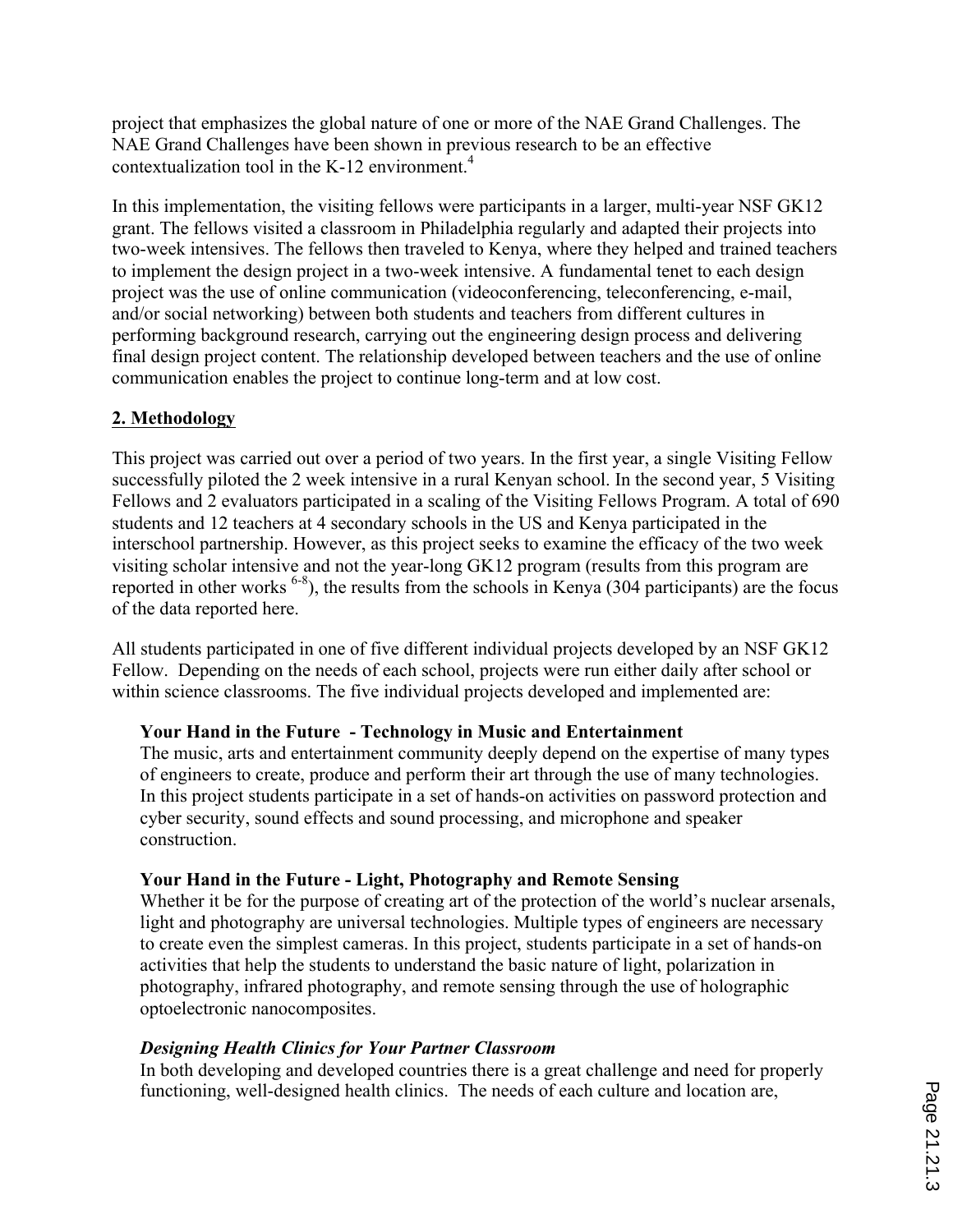however, unique to the local environment. In this projects, two schools from different cultures partner together. The students perform research on and at local health clinics and relay this information to a partner school on another continent. After learning from the other culture, students on one continent are tasked with designing a health clinic for the partner school.

#### *Biowall Design: Enhancing Urban Infrastructure through the use of Biowalls*

As cities grow larger and the share of world population living in cities continues to rise, there is an ever-increasing demand for methods of integrating green spaces into urban infrastructure. One such method is to use bio-walls, which are vertical structures comprised of plants and organic matter. Biowalls have been proven to enhance indoor air quality, improve aesthetics, and passively filter building water supplies. In this project/competition, student groups design and construct their own biowalls for the school.

### *Biofiltration: Using locally grown plants to filter polluted water supplies*

A grand global challenge is the need for clean local water. This projects aims to help students understand the role that locally grown plants can play in the filtration of numerous harmful water source pollutants. In this hands-on design competition, groups of students research the biofiltration capabilities local plants and the pollutants found in local water supplies. Student groups then design, build and test a biofiltration structure comprise of local biological matter and capable of filtering local contaminated water supplies.

Each one of the project topics demonstrates the expertise of a different Ph.D. Candidate in various fields of engineering. The two Your Hand in the Future projects were piloted with students in back-to-back years of the program in the same classrooms to demonstrate the potential for long-term continuity. The purpose of these projects was to introduce students to engineering, the engineering design process, the various fields of engineering, and the real-world applicability of traditional science principles through engineering and technology.

In addition to the engineering context of the classroom activities, the program also sought to promote cross-cultural communication and an understanding of the global nature of the world's grand challenges. Depending on the communications resources available, multiple methods were used for implementation of cultural exchange. In schools with sufficient technology and bandwidth, multiple live video-casts were carried out in which groups of students communicated about their research and their hands on projects. Some time was also given for cultural Q&A, such as questions about food, music, and lifestyle. In schools where connectivity and technology are a problem, classrooms would pre-record answers to a set of seed questions concerning their projects and culture. These pre-recorded videos were shown in the partner class and each class had an opportunity to provide a video response. Students were also encouraged to use moderated twitter and e-mail to share in their research where the technology was available.

One good example of the integration of culture into a project is in the "Health Clinic Design Project," in which students in rural Kenya traveled to local health clinics to do hands-on research. They relayed this research to their colleagues in the United States, who helped to design a health clinic for Kenya. Meanwhile, students in the United States had done research on American health clinics and relayed this information to the Kenyan students, who subsequently designs a health clinic to meet the demands of urban America. The "Technology in Music and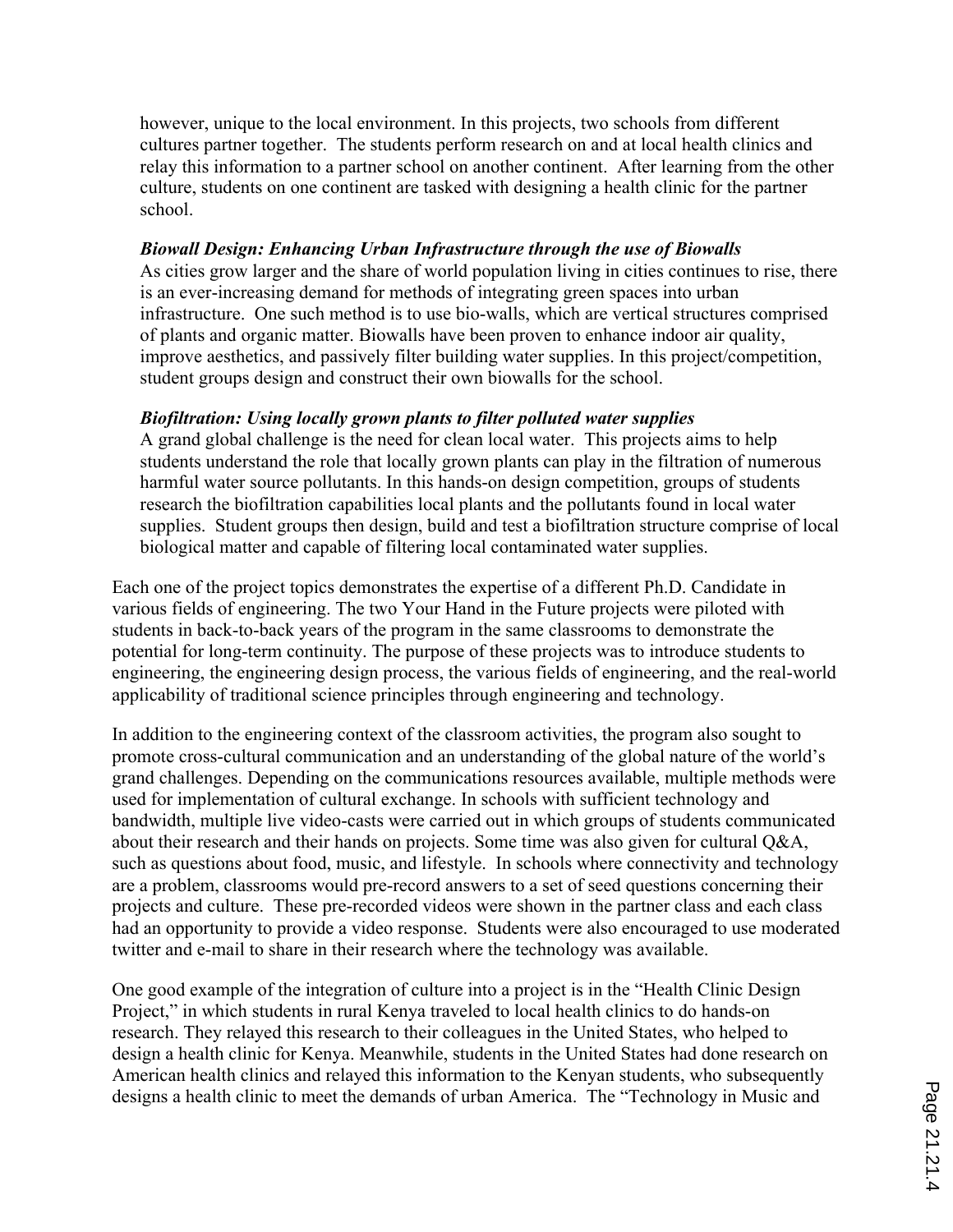Entertainment Project" allowed students to learn about and share different music styles as they built homemade speakers out of locally available materials. The Light, Photography and Remote Sensing project allowed students to share their own photographic images of their schools and lessons learned digitally. Both the Biowall and Water Filtration projects allowed groups of students from the schools to share about the challenge of access to clean water from the cultural perspectives of a rural Kenyan and urban American environment.

### **2.1 Program Metrics**

Quantitative and qualitative assessment is carried out in order to examine the efficacy of the program in [1] encouraging students to pursue engineering, [2] increasing student knowledge of engineering, [3] increasing awareness of the real-world applicability of the curriculum and [4] increasing awareness of global challenges and culture. A program-specific free response and Likert-based assessment tool is administered by a third party evaluator associated with the underlying NSF GK12 grant. The longevity of the program is explored using interviews with teachers and administrators, and the overall cost of the program is examined in the context of outcomes.

### **3. Results and Discussion**

Student responses to the program as a whole (Figure 1) demonstrate the overwhelmingly positive results seen both quantitatively and qualitatively. 98.2% of participants agreed or strongly agreed both in the utility of the program and its ability to enhance their awareness of global engineering challenges. In the words of one student, "my favorite part of the program was getting to interact with trained scholars and also them helping me to expand my understanding of engineering." A majority of the students agree with this sentiment, since 97.1% of program participants stated that they believed that the program increased both their interest in and understanding of engineering.

More detailed student responses about interests in engineering are shown in Figure 2 and Table II. In these results, it can be seen that students were exposed to and engaged in learning about engineering. Before participating in the program, 46.5% of students listed engineering as on of their top 2 career fields of interest. After the program, this had increased to 71.9% of all participants amongst the same group of students.

Students were not only interested in engineering, but also became better versed in the various fields of engineering. Prior to participating in the program nearly half of the students participating had little or no experience with engineering. Over 90% of participants were only familiar with the fields of civil, mechanical and electrical engineering (as these are the traditionally predominating fields in Kenyan culture). By the end of the program, only 15.6% of participants still demonstrated a lack of knowledge about the various fields of engineering based on the same set of free response questions. One student said that, "I have come to see engineering as a means of improving every aspect of physical life. Before, I viewed engineering as useful for only a few aspects of physical life such as infrastructure." Another student stated that the program "enabled me to broaden my view of engineering," while yet another student said "[the program] has made me to change my perspective of engineering very completely."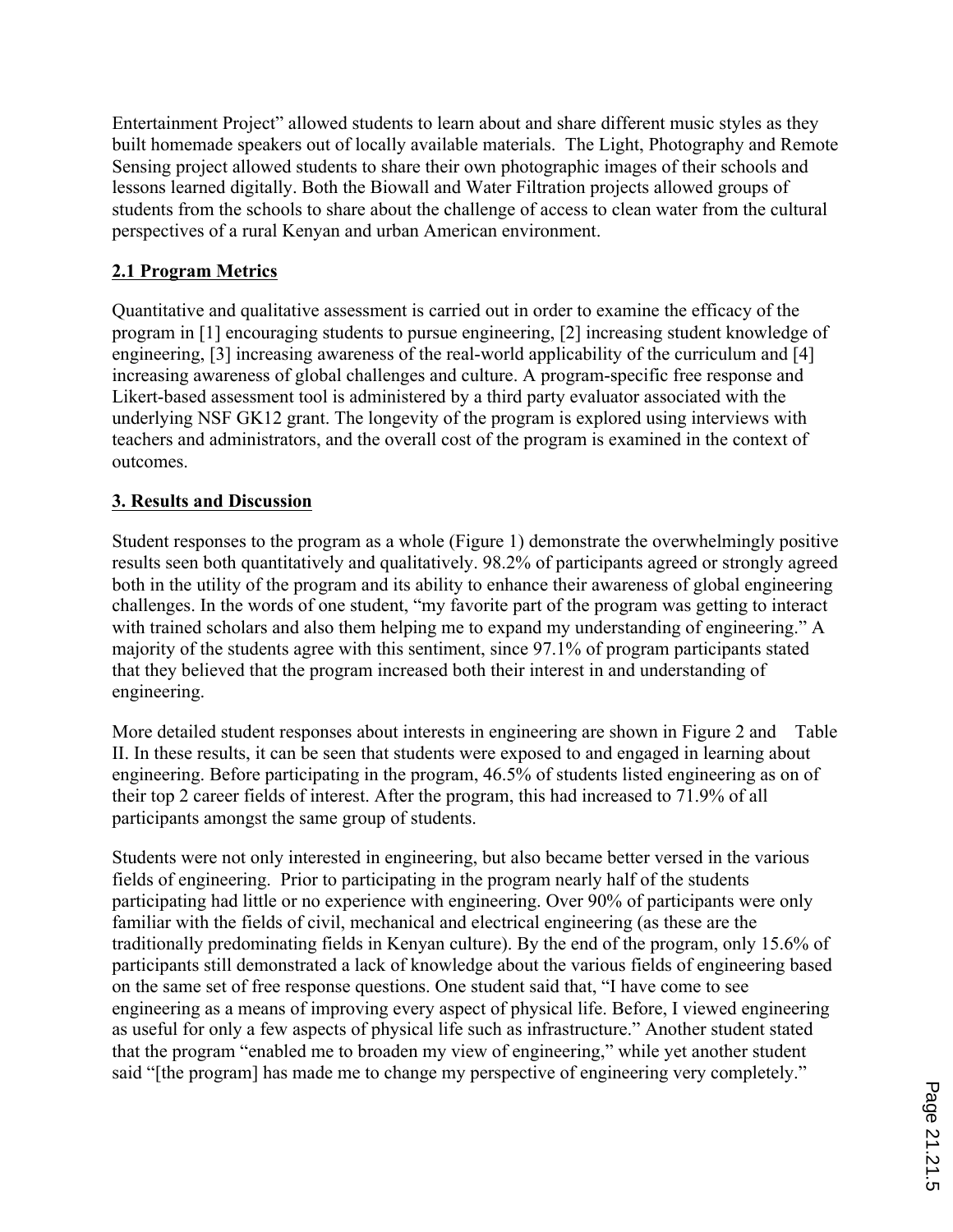

**Figure 1 - Student perceptions on aspects of the Engineering Visiting Fellows program. The normalized response rate is graphed as a function of student responses to individual Likert-based questions.**



**Figure 2 - Student perceptions on Engineering. The normalized response rate is graphed as a function of student responses to individual Likert-based questions.**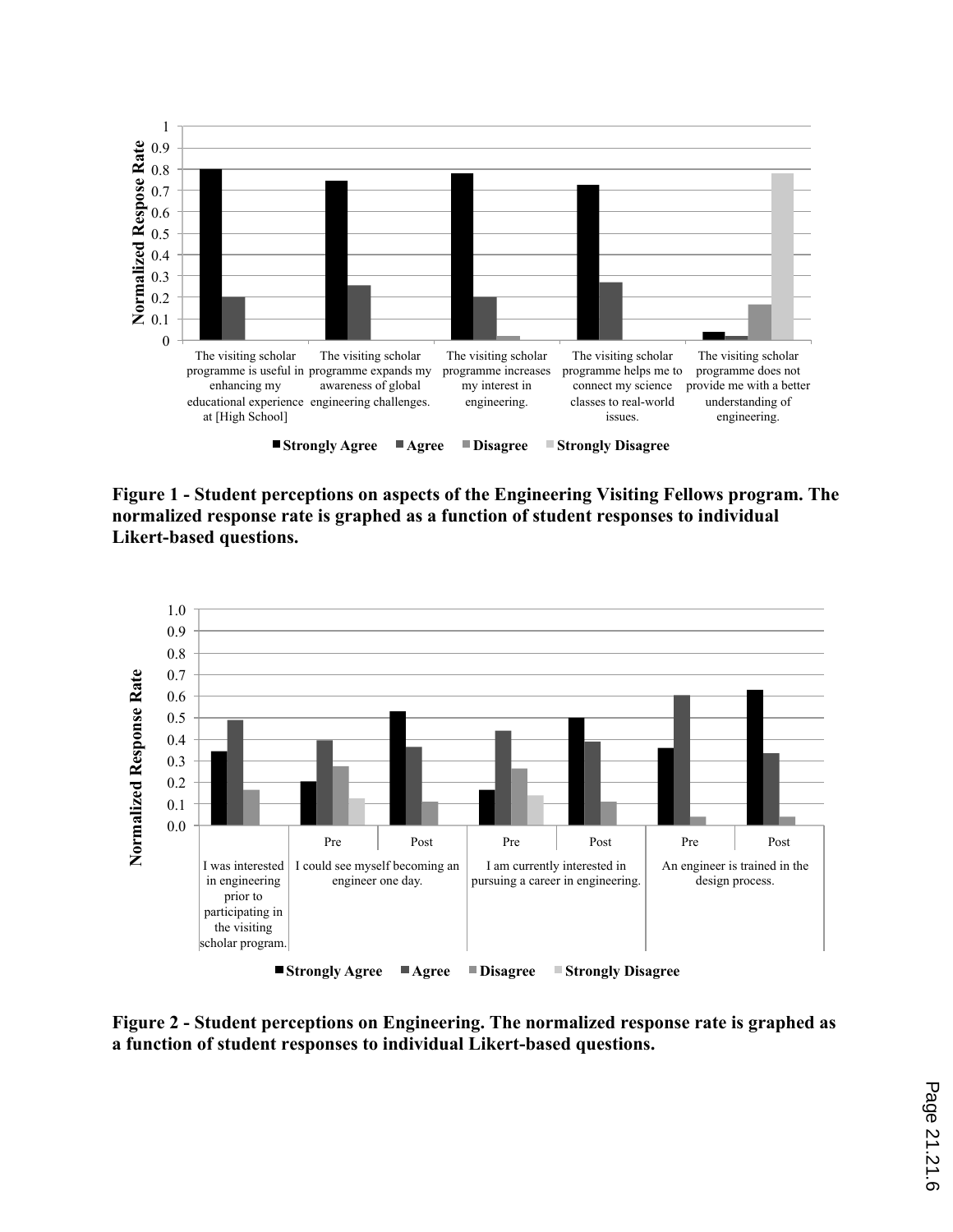| Figure 3 shows                             | Select up to two career fields you are most<br>interested in pursuing academically and<br><i>professionally.</i> | <b>Before Program</b> | <b>After</b><br>Program |  |
|--------------------------------------------|------------------------------------------------------------------------------------------------------------------|-----------------------|-------------------------|--|
| the student                                | Engineering                                                                                                      | 46.5%                 | 71.9%                   |  |
| responses in                               | Information & Communications Technology                                                                          | 42.6%                 | 34.4%                   |  |
| relation to their                          | Architecture                                                                                                     | 16.3%                 | 12.5%                   |  |
| individual                                 | Business & Finance                                                                                               | 24.9%                 | 15.6%                   |  |
| projects both<br>before and after          | Healthcare                                                                                                       | 18.6%                 | 21.9%                   |  |
| participating in                           | Scientific Research                                                                                              | 6.7%                  | 8.3%                    |  |
| the 2 week                                 | Other                                                                                                            | 17.0%                 | 9.4%                    |  |
| Engineering                                |                                                                                                                  |                       |                         |  |
| <b>Visiting Fellow</b><br>Program. In this | What is the highest level of education you<br>plan to pursue?                                                    | <b>Before Program</b> | <b>After</b><br>Program |  |
| data, a marked                             | Doctorate                                                                                                        | 46.5%                 | 65.6%                   |  |
| growth in                                  | <b>Masters</b>                                                                                                   | 26.7%                 | 31.3%                   |  |
| student self-                              | Bachelor's                                                                                                       | 22.5%                 | 3.1%                    |  |
| efficacy in the                            | High School Diploma                                                                                              | 4.3%                  | $0.0\%$                 |  |
| individual<br>program topics               | <b>What does an Engineer Do?</b>                                                                                 | <b>Before Program</b> | <b>After</b><br>Program |  |
| is clearly<br>demonstrated.                | Solid Grasp of Engineering                                                                                       | 14.6%                 | 31.3%                   |  |
| After two weeks                            | Some Understanding of Engineering                                                                                | 36.6%                 | 53.1%                   |  |
| of hands-on                                | Little or No Understanding of Engineering                                                                        | 48.8%                 | 15.6%                   |  |
| activities,<br>students felt               | <b>What was your favorite aspect of the NSF Visiting Scholar program?</b>                                        |                       |                         |  |
| confident in<br>their ability to           | Videoconferencing with American Students                                                                         | 19.4%                 |                         |  |
| share their                                | Hands-on Project Experience                                                                                      | 54.8%                 |                         |  |
| projects with                              | <b>Experience Researching for Project</b>                                                                        | 22.6%                 |                         |  |
| their peers. They                          | The Visiting Fellows                                                                                             | 3.2%                  |                         |  |

#### **Table II - Student Responses to Free Response Questions**

expressed an ability to relate their projects to the real world, to the classroom, and to engineering. In fact, 77.4% of the students who participated in the visiting fellows program stated in a free response that their favorite aspect of the two weeks was either research for or execution of the projects.

Hands-on, problem-based activities are nearly unheard of in Kenyan education, as nearly all learning is lecture style with some step-by-step laboratory work. As a result, these projects posed an educational paradigm shift for the students. In interviews, teachers also agreed that this pedagogical approach was more engaging and largely unknown to them in their educational training. There were only insignificant differences in student outcomes between the five projects implemented. Consequently, it becomes clear from the aggregate that using hands-on activities is a particularly effective pedagogical method for engaging students in engineering in Kenyan culture, and in any educational culture where lecture and memorization are the dominant pedagogical techniques. The exact content of the individual projects appears to be less important than the delivery method.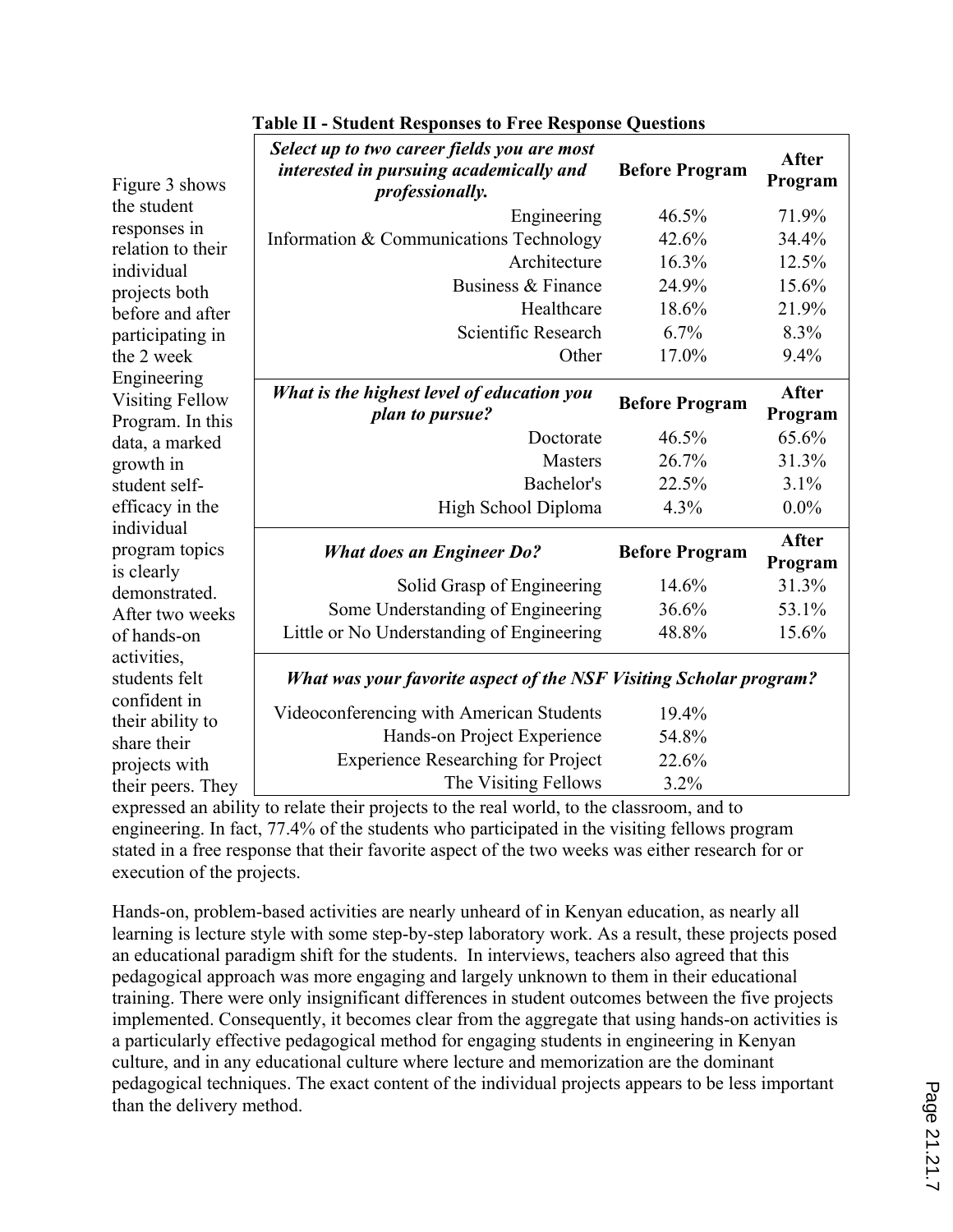

■ Strongly Agree **■ Agree ■ Disagree ■ Strongly Disagree** 

#### **Figure 3 - Student responses to project-specific questions. The normalized response rate is graphed as a function of student responses to individual Likert-based questions.**

Student cultural sharing, while not a quantifiable outcome, certainly received much interest and attention from the students, and in particular from the teacher interviews. 19.4% of all student participants listed their cross-cultural communication as their favorite aspect of the project. This is a direct result of only one of the partner schools having sufficient internet bandwidth and technology to support live videoconferencing. While over half of all students at other locations mentioned the importance of the cross-cultural sharing elements, the overall effect of the handson, tangible design projects has a greater impact. However, every Kenyan teacher interviewed mentioned the importance of the international nature of the project as fundamental to the education of their students.

As mentioned earlier in the paper, this work has been carried out in a manner designed to be scalable at relatively low cost. The total costs for the  $1<sup>st</sup>$  year international pilot program (1) Fellow, 3.5 weeks) was \$4,500, while the second year's scaled up program (5 fellows  $& 2$ evaluators, 3.5 weeks) was \$23,000. In total, the program has worked directly with over 300 direct project participants and 1,500 total students in Kenya over two years for under \$28,000. Costs are kept low by having fellows participate in homestays or staying on school campuses. Such arrangements also dramatically enhance cross-cultural sharing both for the hosting schools and for the visiting fellows.

### **4. Conclusion and Continuing Work**

Presented in this work is a method for engaging high school students in engineering globally through cross-cultural partnerships facilitated by an Engineering Visiting Fellow. In this project, 5 NSF GK12 Graduate Fellows in Engineering facilitated partnerships between secondary schools in a major American metropolitan city and in an Kenyan country. Quantitative and qualitative outcomes of the two week intensives in Kenya have been reported here. The